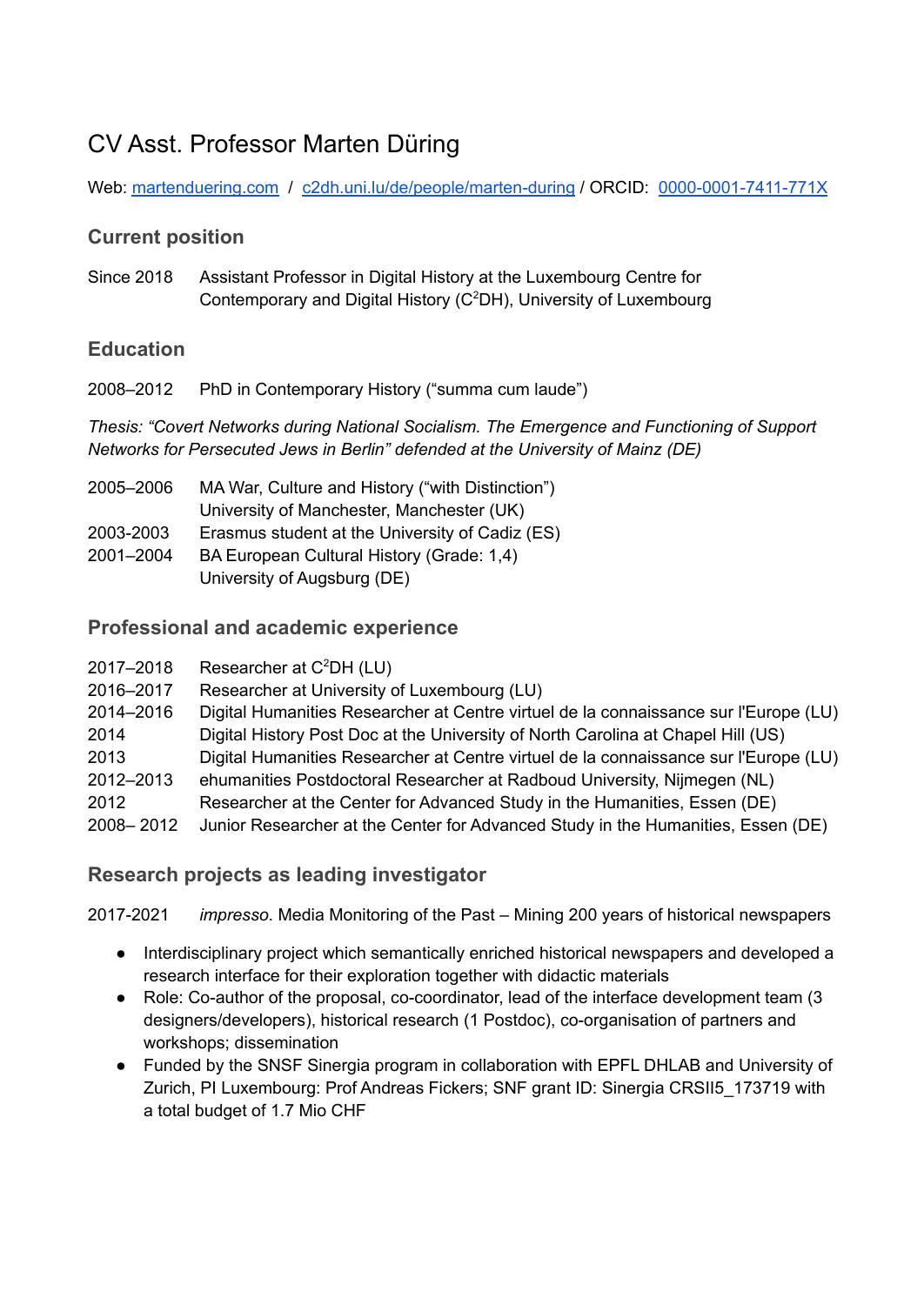2014 - 2018 BLIZAAR - HyBrid VisuaLIZation of DynAmic MultilAyer GRaphs

- Interdisciplinary project on the intersection of Computer Science, Biology and History for the development of novel visualisation techniques for graph data
- Role: Co-applicant, work package leader "Conceptualisation and Validation" and lead of the historical use case
- Funded by the FNR (LU) / ANR (F) INTER programme. In Collaboration with LIST (LU), LaBRI and EISTI (both F), FNR grant ID: BLIZAAR INTER/ANR/14/9909176 with a total budget of 800k EUR

2013 CUBRIK - Human-enhanced time-aware multimedia search

- Interdisciplinary project on human-in-the-loop approaches for multimedia content analysis
- Role: Historical expert for the image-based construction of historical social networks
- Funded by FP7 with a total budget of 8.7 Mio EUR

### **Supervised PhD theses, important contributions to the career of scientists**

#### *Supervision*

| 2017-2021         | Member of the Scientific Advisory Board for Jacub Bronec, C <sup>2</sup> DH       |
|-------------------|-----------------------------------------------------------------------------------|
|                   | Thesis: Transformation of Jewish Identity in Post-war Czech and Luxembourg        |
|                   | Generations (1945-1990)                                                           |
| 2017              | Member of the PhD defence committee for Melvin Wevers, University of Utrecht      |
|                   | Thesis: Consuming America: Public discourses about American consumer goods        |
|                   | and consumerism in the Netherlands, 1890-1990                                     |
| <b>Since 2017</b> | Co-supervision of BA and MA theses in contemporary history and historical network |
|                   | analysis at the University of Luxembourg                                          |

#### *Relevant teaching*

| Introduction to Digital History. Graduate seminar for MA students at the University of |
|----------------------------------------------------------------------------------------|
| Luxembourg                                                                             |
| Medien der Erinnerung. Graduate seminar on digital storytelling for MA                 |
| students from the universities of Trier, Luxembourg, Saarbrücken and Metz              |
| Introduction to Digital History. Graduate seminar for MA students at the University of |
| Luxembourg                                                                             |
| Digital History: Trends, Challenges and the Future of the Historical Method.           |
| Graduate seminar for MA students at the University of North Carolina at Chapel Hill    |
|                                                                                        |

#### **Prizes, fellowships, distinguished memberships**

- Since 2019 Member of the Advisory Board of the German [Newspaper](https://www.dnb.de/EN/Professionell/ProjekteKooperationen/Projekte/DDB-Zeitungsportal/DDB-Zeitungsportal_node.html) Portal funded by Deutsche Forschungsgemeinschaft
- 2019-2021 Scientific Advisor for the project [SoNAR](https://sonar.fh-potsdam.de/) (IDH) Interfaces to Data for Historical Social Network Analysis and Research, funded by the German Research Center for Artificial Intelligence
- 2017-2019 Member of the Advisory Board for the Project "Tribunaalarchieven als digitale onderzoeksfaciliteit [TRIADO"](https://www.oorlogsbronnen.nl/nieuws/project-tribunaalarchieven-als-digitale-onderzoeksfaciliteit-triado), Stichting Oorlogsbronnen, Amsterdam (NL),